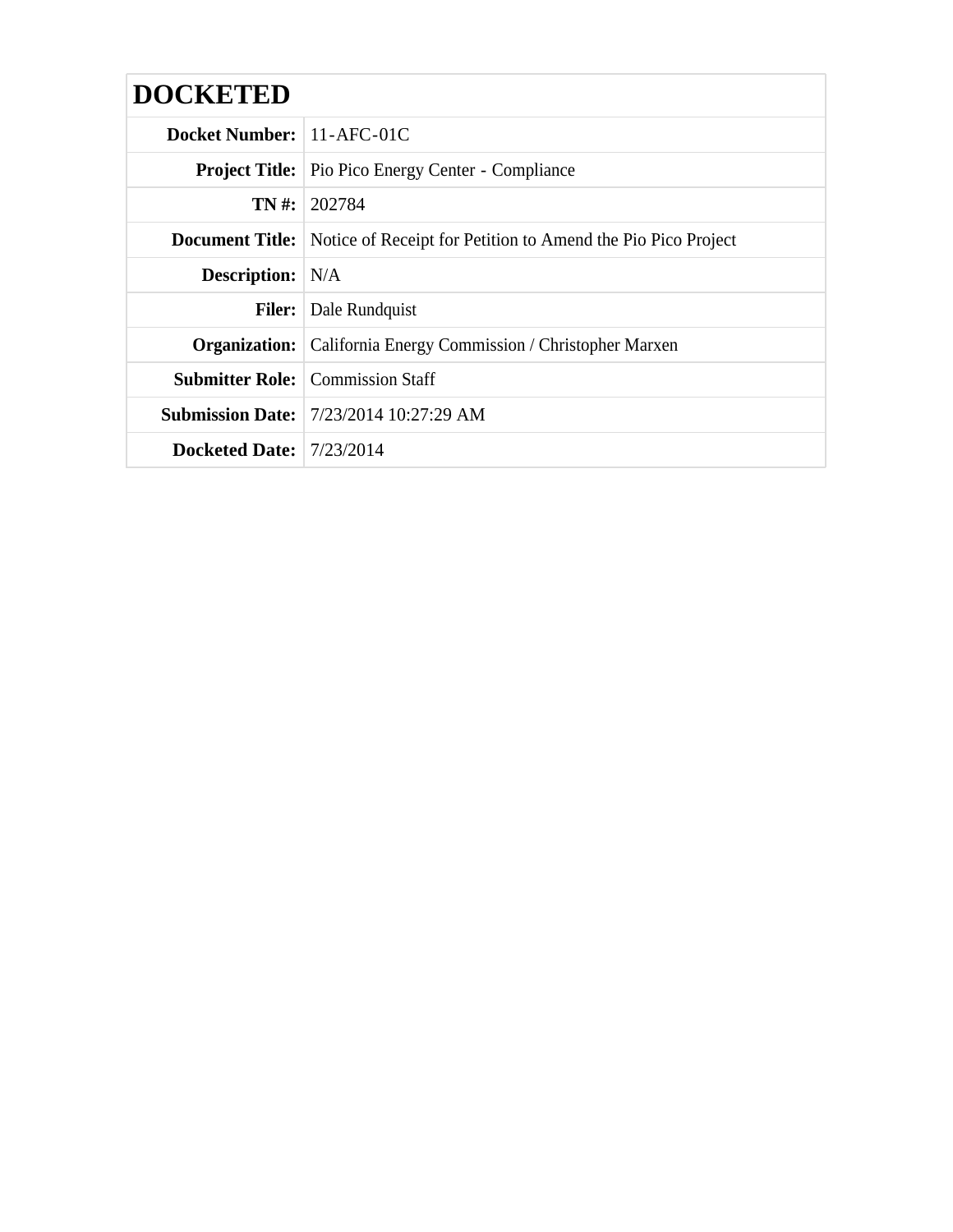CALIFORNIA ENERGY COMMISSION 1516 NINTH STREET SACRAMENTO, CA 95814-5512 www.energy.ca.gov



## **NOTICE OF RECEIPT PETITION TO AMEND THE CALIFORNIA ENERGY COMMISSION DECISION FOR THE PIO PICO ENERGY CENTER (11-AFC-1C)**

On July 16, 2014, the Pio Pico Energy Center, LLC (PPEC, LLC) filed a petition with the California Energy Commission (Energy Commission) requesting to amend the Final Decision for the Pio Pico Energy Center (PPEC). The peaking and load following, natural gas-fired, 300-megawatt facility was certified by the Energy Commission in its Decision on September 17, 2012, and is expected to begin construction on September 1, 2014. The project site is adjacent to the Otay Mesa Energy Center, an existing natural gas-fired power plant, in an unincorporated area of San Diego County, California.

## **DESCRIPTION OF PROPOSED MODIFICATION**

The proposed change to the PPEC certification would be limited to the proposed nominal (~10%) increase in hourly heat input. This increase is a result of improved operational confidence and machine tuning rather than major changes to the General Electric LMS100 natural gas-fired combustion turbine generators (CTGs).

Although the Decision does not limit the hourly heat input, Condition of Certification **AQ-2** implicitly limits operations to the conditions described in the Application for Certification (Condition of Certification **AQ-2** requires the operator to operate the project "in accordance with all data and specifications submitted with the application under which this license is issued"). This Petition to Amend (PTA) will address all issues associated with the proposed nominal increase in hourly heat input by the project, and will include the following:

- Demonstration that the increase does not result in applicability of previously inapplicable requirements;
- Screening modeling and impact analysis demonstrating compliance with all applicable standards potentially affected by the change; and
- Analysis of potential effect on thermal plumes.

The proposed change would result in one minor alteration to the language regarding the height of the thermal plumes set forth in Condition of Certification **TRANS-9** and would not require the addition or deletion of other Conditions of Certification.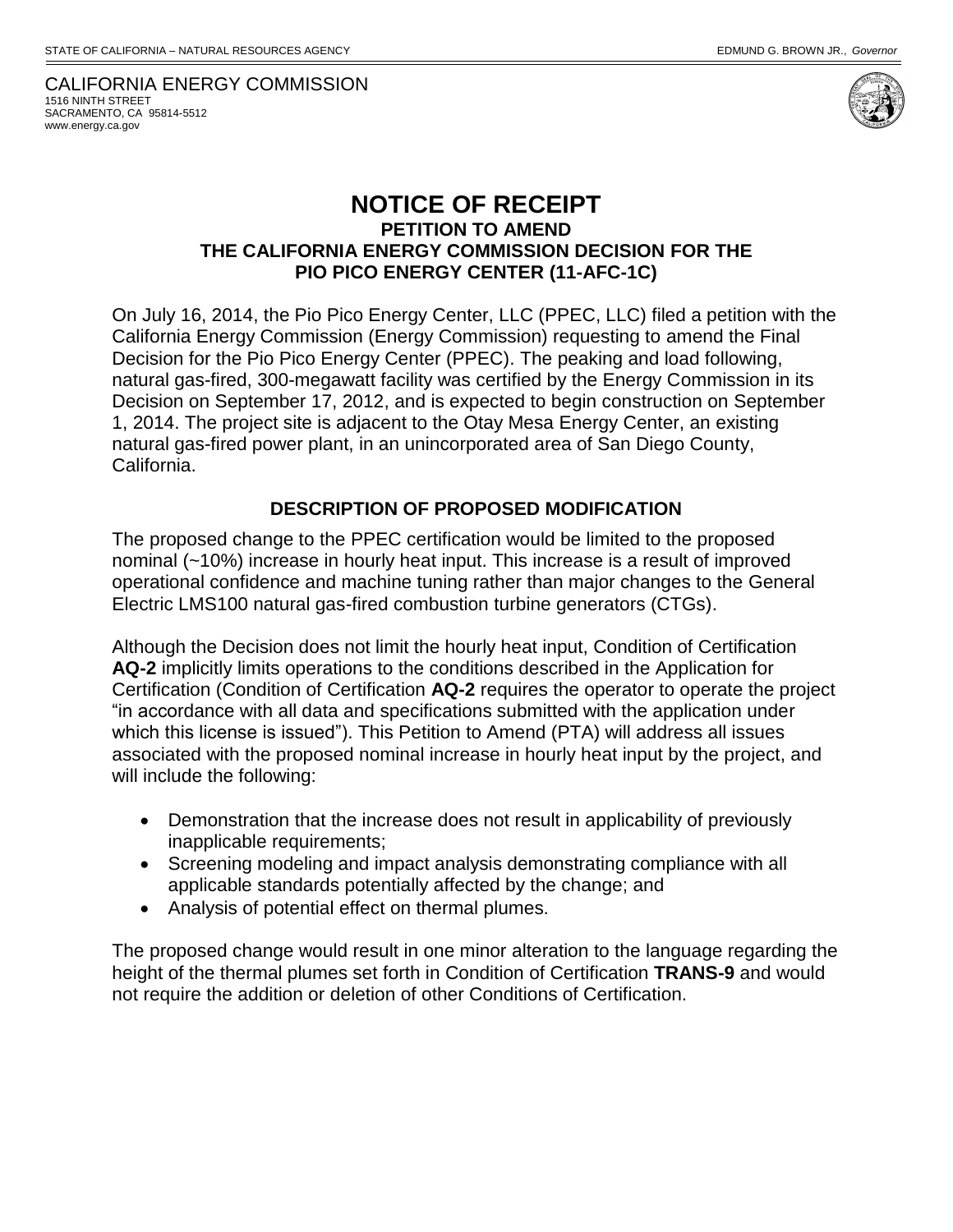## **ENERGY COMMISSION AMENDMENT REVIEW PROCEDURES**

The Energy Commission's webpage for this facility,

[http://www.energy.ca.gov/sitingcases/piopicpo/,](http://www.energy.ca.gov/sitingcases/piopicpo/) has a link to the amendment petition on the right side of the webpage in the box labeled "Compliance Proceeding." Click on the "Documents for this Proceeding (Docket Log)" option.

Energy Commission staff is currently reviewing the petition. The purpose of the Energy Commission's review process is to assess the impacts of this proposal on environmental quality and on public health and safety. The review process includes an evaluation of the consistency of the proposed changes with the Energy Commission's Decision and a determination on whether the facility, as modified, would remain in compliance with applicable laws, ordinances, regulations, and standards (20 Cal. Code of Regs., § 1769).

This Notice of Receipt has been mailed to the Commission's facility mail list of interested parties and property owners adjacent to the facility site. It has also been emailed to the facility listserv. The listserv is an automated Energy Commission e-mail system by which information about this facility is e-mailed to parties who have subscribed. To subscribe, go to the Commission's webpage for this facility, cited above, scroll down the right side of the project's webpage to the box labeled "Subscribe," and provide the requested contact information.

Any person may comment on the petition. To use the Energy Commission's electronic commenting feature, go to the Energy Commission's webpage for this facility, cited above, click on the "Submit e-Comment" link, and follow the instructions in the on-line form. Be sure to include the facility name in your comments. Once submitted, the Energy Commission Dockets Unit reviews and approves your comments, and you will receive an e‐mail with a link to them.

Written comments may also be mailed or hand-delivered to:

California Energy Commission Dockets Unit, MS-4 Docket No. 11-AFC-1C 1516 Ninth Street Sacramento, CA 95814-5512

All comments and materials filed with and approved by the Dockets Unit will be added to the facility Docket Log and become publicly accessible on the Energy Commission's webpage for the facility.

If you have questions about this Notice, please contact Dale Rundquist, Compliance Project Manager, at (916) 651-2072, or by fax to (916) 654-3882, or via e-mail at [dale.rundquist@energy.ca.gov.](mailto:dale.rundquist@energy.ca.gov)

For information on participating in the Energy Commission's review of the petition, call the Public Adviser at (800) 822-6228 (toll-free in California) or send your e-mail to